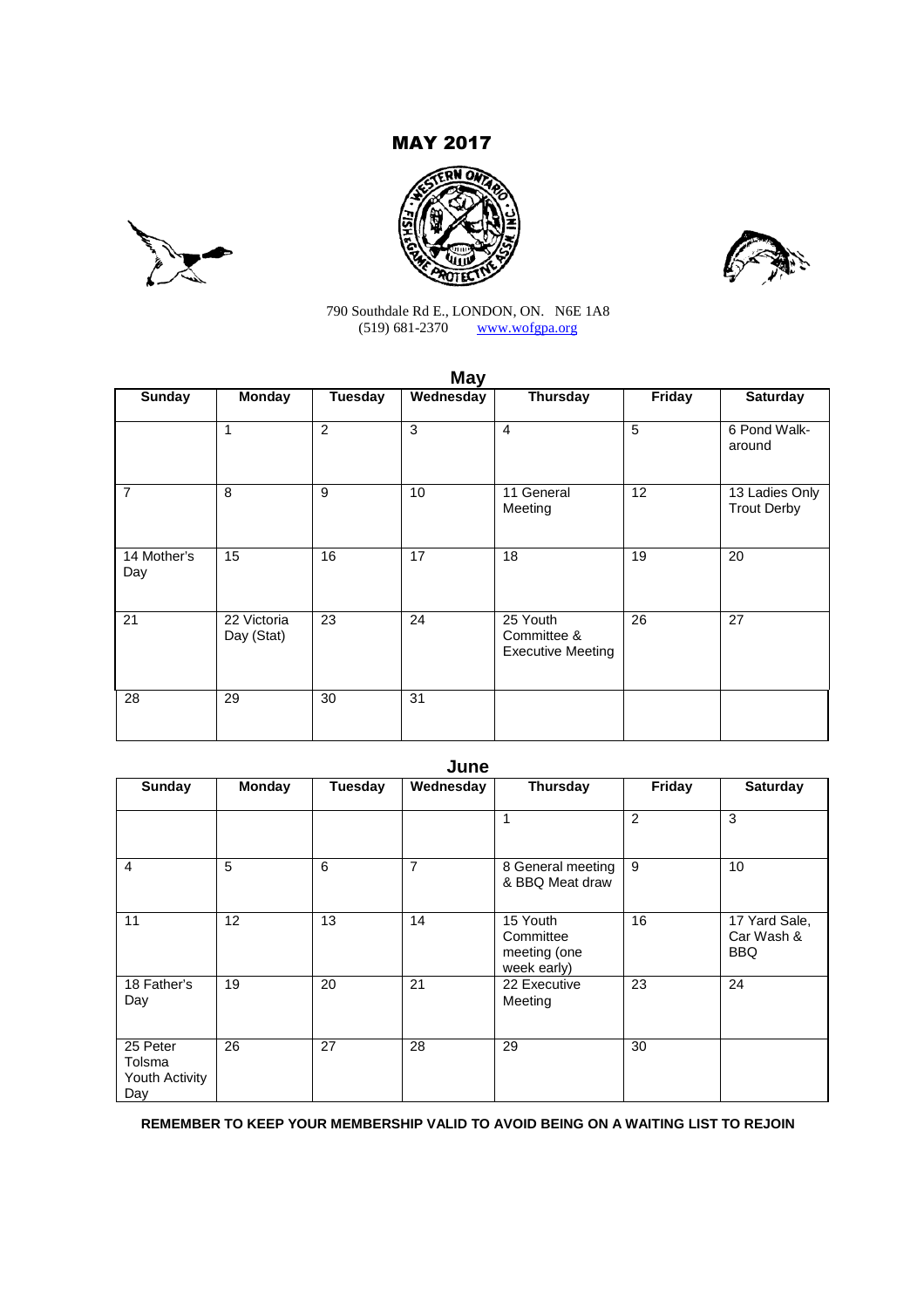### **Western Ont. Fish & Game Protective Association Executive & Committees for 2017 - 2018**

| <b>Executive</b><br><b>President</b>                                                                                                                                                                     |                                                                                                                              |
|----------------------------------------------------------------------------------------------------------------------------------------------------------------------------------------------------------|------------------------------------------------------------------------------------------------------------------------------|
| Stan Gibbs<br><b>1st Vice President</b>                                                                                                                                                                  | 519-668-2609                                                                                                                 |
| Andre Koch<br>2nd Vice President                                                                                                                                                                         | 519-685-5725                                                                                                                 |
| <b>Brian Ernteman</b>                                                                                                                                                                                    | 519-453-3641                                                                                                                 |
| <b>Secretary</b><br><b>Teresa Couture</b><br><b>Treasurer</b>                                                                                                                                            | 519-668-6257                                                                                                                 |
| <b>Steve Couture</b>                                                                                                                                                                                     | 519-668-6257                                                                                                                 |
| <b>Directors</b>                                                                                                                                                                                         |                                                                                                                              |
| Mary Degan<br>Lawrence Lainchbury                                                                                                                                                                        | 519-438-8104<br>519-681-7199                                                                                                 |
| <b>Past President</b>                                                                                                                                                                                    |                                                                                                                              |
| <b>John Manvell</b>                                                                                                                                                                                      | 519-455-3627                                                                                                                 |
| <b>Committees</b><br><b>Entertainment</b>                                                                                                                                                                |                                                                                                                              |
| Teresa Couture (Chair)<br>Mary Degan<br><b>Brian Ernteman</b><br>Valerie Grahl<br>Jeanette Jurasek<br>Andre Koch<br>Julie Thursby<br>Diane Waite                                                         | 519-668-6257<br>519-438-8104<br>519-453-3641<br>519-453-0659<br>519-685-0237<br>519-685-5725<br>519-473-5506<br>519-685-7393 |
| <b>House</b><br>Lawrence Lainchbury (Chair)<br><b>Steve Couture</b><br><b>Bert Smit</b>                                                                                                                  | 519-681-7199<br>519-668-6257<br>519-472-5624                                                                                 |
| <b>Grounds</b><br>Henry Van Eerdewijk (Chair)<br><b>Steve Couture</b><br><b>Brian Ernteman</b><br>Lawrence Lainchbury<br>Lou Liberatore<br>Marco Liberatore<br><b>Howard Pearcey</b><br><b>Bert Smit</b> | 519-432-4239<br>519-668-6257<br>519-453-3641<br>519-681-7199<br>519-649-1988<br>519-680-1222<br>226-224-6605<br>519-472-5624 |
| <b>Ponds</b><br>Stan Gibbs (Chair)<br><b>Brian Allen</b><br>Rod Cameron<br><b>Brian Ernteman</b><br>lim Graham.                                                                                          | 519-668-2609<br>519-668-1908<br>519-685-1377<br>519-453-3641<br>519-681-0975                                                 |

Joe Isenor 519-681-4301 Lou Liberatore 619-649-1988<br>
Lawrence Lainchbury 619-681-7199

George Maudsley 519-681-6429 Doug Springer 519-680-2599 Bob Thursby 619473-5506<br>Diane Waite 619-685-7393

Tom & Shirley McGill 519-652-2875

| Anne Jurasek<br>Andre Koch                                                                                                                                                                                                           | 519-685-0237<br>519-685-5725                 |
|--------------------------------------------------------------------------------------------------------------------------------------------------------------------------------------------------------------------------------------|----------------------------------------------|
| <b>Club Merchandise</b><br>Andre Koch                                                                                                                                                                                                | 519-685-5725                                 |
| <b>Website Administrator and Public Relations</b><br>Lawrence Lainchbury                                                                                                                                                             | 519-681-7199                                 |
| <b>Political &amp; Environmental Research</b><br>Steve & Teresa Couture<br>Stan Gibbs<br>Lawrence Lainchbury                                                                                                                         | 519-668-6257<br>519-668-2609<br>519-681-7199 |
| <b>Club Caretakers</b><br>Ray and Barb Smith                                                                                                                                                                                         | 519-681-2370                                 |
| <b>Our Conservation Pledge</b>                                                                                                                                                                                                       |                                              |
| I give my pledge as a Canadian to save and faithfully defend<br>from waste the natural resources of my country, its soils &<br>minerals, its waters, forests, air & wildlife, & to obey all Fish &<br>Game laws.                     |                                              |
| Our Purpose<br>•To promote true sportsmanship by the protection, breeding,<br>propagation and conservation of fish and game.<br>. To obey the Fish and Game Laws of Ontario.<br>•To promote reforestation and conservation.          |                                              |
| $\blacksquare$ . The contract of the contract of the contract of the contract of the contract of the contract of the contract of the contract of the contract of the contract of the contract of the contract of the contract of the |                                              |

**Youth Committee (Adult Mentors)**

**Membership**

**Newsletter**

**Fundraising**

Steve Couture

Autumn Frnteman

To maintain a club and pond for the accommodation and enjoyment of the members and friends.

Teresa Couture 619-668-6257

Andre Koch 519-685-5725

Jeanette Jurasek (Chair) 519-685-0237 Brian Ernteman 519-453-3641

### **Meetings**

519-453-0659

General meetings are held on the second Thursday of each month at 7:30pm, except for the months of July and August. The Executive meetings are held on the fourth Thursday of each month. Remember that you, as a member, are welcome to attend all club meetings. Your input is highly valued and appreciated.

### **Treasurer's Report**

The Treasurer's Report is presented at the Executive meeting and questions and comments are always welcome. If you wish to receive a copy of the full report, please attend this meeting.

**Smoking is not permitted within 5 metres of all club entrances. Smokers are asked to use the containers provided for cigarette butt disposal.**

# **Boat Rack**

**Welfare**

Lawrence Lainchbury

Don Colborne 519-686-9559

519-685-7393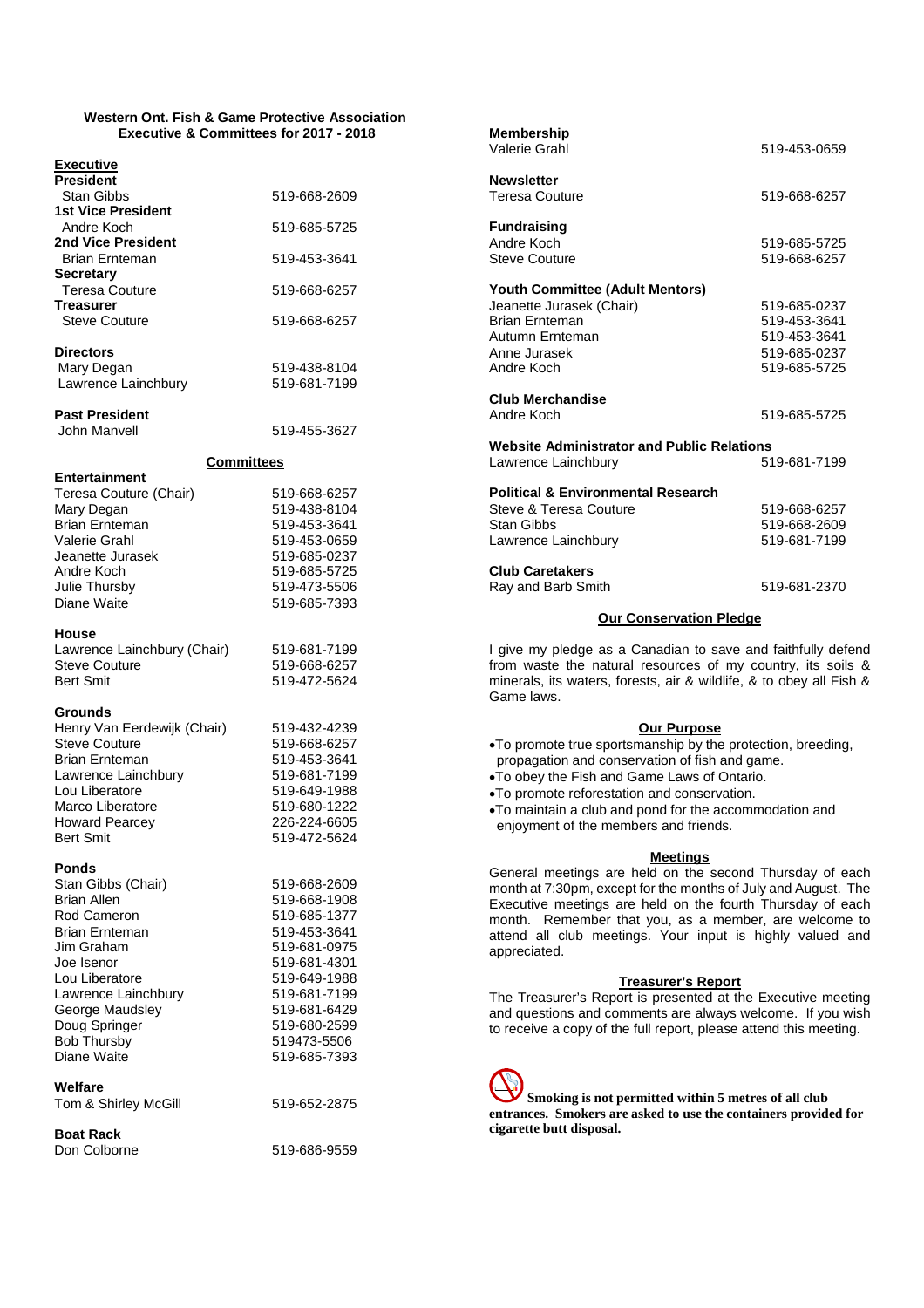### **CHANGE OF CONTACT INFORMATION AND MEMBERSHIP RENEWALS**

In order to remain a valid member in good standing please attend the club on the 2nd or 4th Thursday of the month to pay your membership dues, preferably at 7:00 pm (just before the scheduled meeting). Any payments that are mailed or left at the club will not be accepted and will be returned to you. If you are unable to attend the club to pay your dues on either of these dates, special arrangements for payment can be made only by contacting the Membership Chair, Val Grahl.

It is very important that you send any and all changes in mailing address, email or phone number to Val Grahl (membership committee). WOFGPA will not be responsible if your membership lapses due to incorrect contact information.

If you choose to rejoin the club, your name will be added to the waiting list which is currently 4 to 5 year wait.

### **FIRST VICE PRESIDENT'S MESSAGE**

Conservation starts now!

As WOFGPA members at every meeting, we swear by the club's Conservation Pledge "… to defend from waste the Natural Resources of my Country, its Soils & Minerals, its Waters, Forests, Air & Wildlife".

On Saturday, May 6th, we will be walking around the pond on the deer trail to pick up garbage. This garbage has been left by other hikers, local teens or has been blown into this area. I estimate that it will be a 1.5 to 2-hour event, which will include a little history of the animals and the pond.

If you would like to bring your dog for a walk, please bring your "little or big buddy". Remember that all dogs must be on leash and be able to get along well with other dogs. Bring your own bags for disposing of your pet wastes, should it occur.

Proper footwear should be worn as it will probably be muddy. Garbage bags will be supplied by the club.

DATE: Sat. May 6th<br>TIME: 8:45 - 9:00 a.  $8:45 - 9:00$  a.m. at the club parking lot

> Andre Koch 1st Vice President

#### **WELFARE**

Many club members who aren't able to attend the club for meetings or fishing might welcome a quick call to say "Hello and what have you been up to?" If you know of a club member or their immediate family who could use some cheering up or has reached one of life's many milestones, please contact Tom and Shirley McGill who will gladly make contact on behalf of the club.

Mary Degan, Tom McGill and Dianne Waite have not been having the "best of days" lately and could use some cheering up. If you have the time, reach out to them, just to say "hello".

### **ANNUAL FREE MEMBERSHIP DRAW**

Remember that at each General Meeting you attend, with the exception of the meeting in the month you renew your membership, you will get one ballot per membership for the free one-year membership draw. The draw is held annually on Election night as one of the first duties of the new President.

#### **EASTER CAKE DRAW**

This amazingly decadent, German chocolate 8-inch round cake has a vanilla Cadbury mini egg buttercream frosting. It was baked and decorated by Katie Schaefer. The pleased winner of this cake for his Easter dinner was Richard Boal, who claimed never to win anything.



### **GROUNDS COMMITTEE**

The Grounds Committee will meet each Wednesday evening at the club at 6:00 pm to tackle any ground work that needs to be done. Once the evening's work is complete, the group may go fishing so have your fishing rod handy. New members are welcome to come out at any time.

### **MICRO-LIGHT 2 PIECE SPINNING ROD DRAW DATE: Sun. Oct. 15, 2017 (during the awards of the Fall Trout Derby)**

Paul Noble has made a Micro-Light, 2-piece spinning rod to be used as a draw prize.

Tickets cost \$ 5.00 each and are limited to 200 available tickets. Please see a member of the Youth Committee or Andre Koch at every function or at the club to get yours. Don't delay as tickets will sell fast!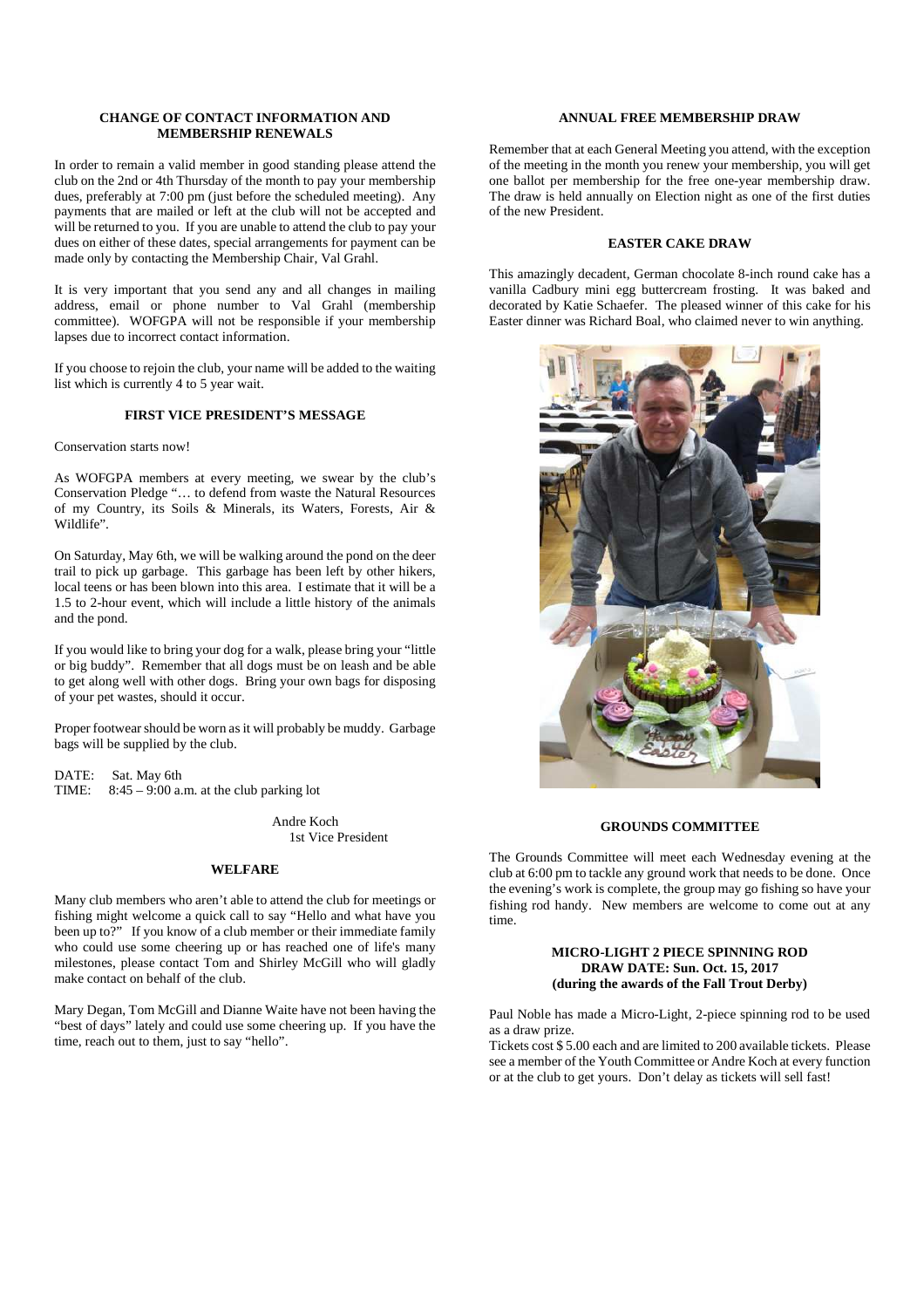#### **POT LUCK DINNER AND A NIGHT OF EUCHRE**

Thank you to Steve and Teresa Couture for hosting the final Euchre evening. Thank you "Punch Bob" for his dedicated punching of "happy faces" throughout the year. What an amazing Pot Luck dinner we shared before the evening of cards began for the 34 players in attendance.

| The winners of the evening were: |                                              |  |
|----------------------------------|----------------------------------------------|--|
| $High Man -$                     | Bill Lockrey (67)                            |  |
| High Lady –                      | Arlene Whiteway (72). Arlene also had 5 lone |  |
|                                  | hands.                                       |  |
|                                  | Most Lone Hands – Cora Thompson $(5)$        |  |
| Mystery Man - Ken Lockrey        |                                              |  |
| Mystery Lady - Sue Brown         |                                              |  |
| $50/50 -$                        | <b>Teresa Couture</b>                        |  |
|                                  |                                              |  |

Euchre will resume on Sat. Sept. 23rd. Have a fun filled summer.

### **SPRING TROUT DERBY**

Sun., April 23 turned out to be a beautiful day for angling. Thank you to all the volunteers who assisted in making this derby memorable.

The winners of the day were:

| <b>Adult Division</b> |               |
|-----------------------|---------------|
| $1st$ place           | Don Colborne  |
| 2 <sup>nd</sup> place | Gord Spotton  |
| 3rd place             | Jeremy Beaton |
| <b>Youth Division</b> |               |
|                       |               |

| $1st$ place | Nash Cassin     |
|-------------|-----------------|
| $2nd$ place | Grant Hamulecki |

Biggest Trout Stan Gibbs<br>50 / 50 Daniel Mas Daniel Magnifico

#### **LADIES ONLY TROUT DERBY**

Members are NOT allowed to fish on the morning of a derby, including very early in the day before the derby starts. After the derby ends, members may fish with their daily catch limit determined by your membership type.

Members are reminded that the new paddle boat must not be used for fishing at any time.

**DATE**: Sat., May 13th

**REGISTER:** 7:30 am until 9:00 am

#### **DERBY TIMES**: 8:00 am until 12:00 noon

- **COST:** \$ 15.00 Members
	- \$ 18.00 Non-members
	- \$ 5.00 Youth members<br>\$ 5.00 Lunch only
	- Lunch only

Note to the ladies: Making your own sundaes with unlimited amounts of toppings will be for dessert.

The rules will be provided at the time of registration. The men are allowed to assist the ladies by helping her with the line should it become tangled or hooked, netting their fish, boat driving and making "Timmies Runs". Men must not cast out or bring Trout in.

Andre is in need of male volunteers for the day. If you are interested in helping out, please call Andre at 519-685-5725.

### **BBQ MEAT DRAW THURS., JUNE 8, 2017**

On Thursday, June 8th, immediately following our shortened General meeting, we will be holding our annual barbeque meat draw.

The format is similar to the Turkey Roll held each December. The Barbeque meat packages are portioned in smaller sizes suited for two persons (or two meals for an individual). There will be 10 meat packages and 3 door prizes to be awarded.

Tickets are \$ 1.00 each and limited to one per family per draw unless additional tickets are available.

Remember that nothing tastes better than free, burnt meat from the barbeque.

### **YARD SALE Sat. June 17 Rain or Shine**

On the club's main lawn, we will be having the annual garage sale. The sale will start early (8:00 am) in the morning, rain or shine. Set up will begin at 7:00 am.

Tables must be reserved for only \$ 10 each by calling Teresa Couture.

Why not sell those unused or unwanted items that you come across as you do your spring cleaning and make a bit of money? Remember the old saying "one person's junk is another person's treasure".

### **YOUTH ACTIVITY DAY Sunday, June 29**

Please note that children must be accompanied by an adult throughout the day and not just "dropped off".

Registration for the derby will be at 8:00 am with fishing lasting till 11:00 am. In this derby, children will get points for each fish species that they catch. Following the derby will be a BBQ lunch before everyone tries each of the afternoon events which include casting, target practice with pellet guns and bird house building. All events should wrap up by midafternoon.

The winner with the overall highest score for the day will receive a trophy to take home. Their name will also go on the Peter Tolsma Youth Activity Day plaque which hangs in the main hall.

If you are looking for a great way to start your summer holidays, bring your children, grandchildren or neighbour's children out and together we will expose them to a variety of activities. This year, out Youth Committee members are planning some new events such as: face painting, water balloons and popcorn.

If you plan to attend could you please call Stan in the evenings at home and let him know how many participants and their ages so enough supplies will be on hand for everyone.

There is no cost for the children taking part in the day but there is a nominal \$ 5.00 charge for the adults to cover the cost of their lunch. Cool drinks will be available all day.

Let us show our future members and club leaders what this club is all about.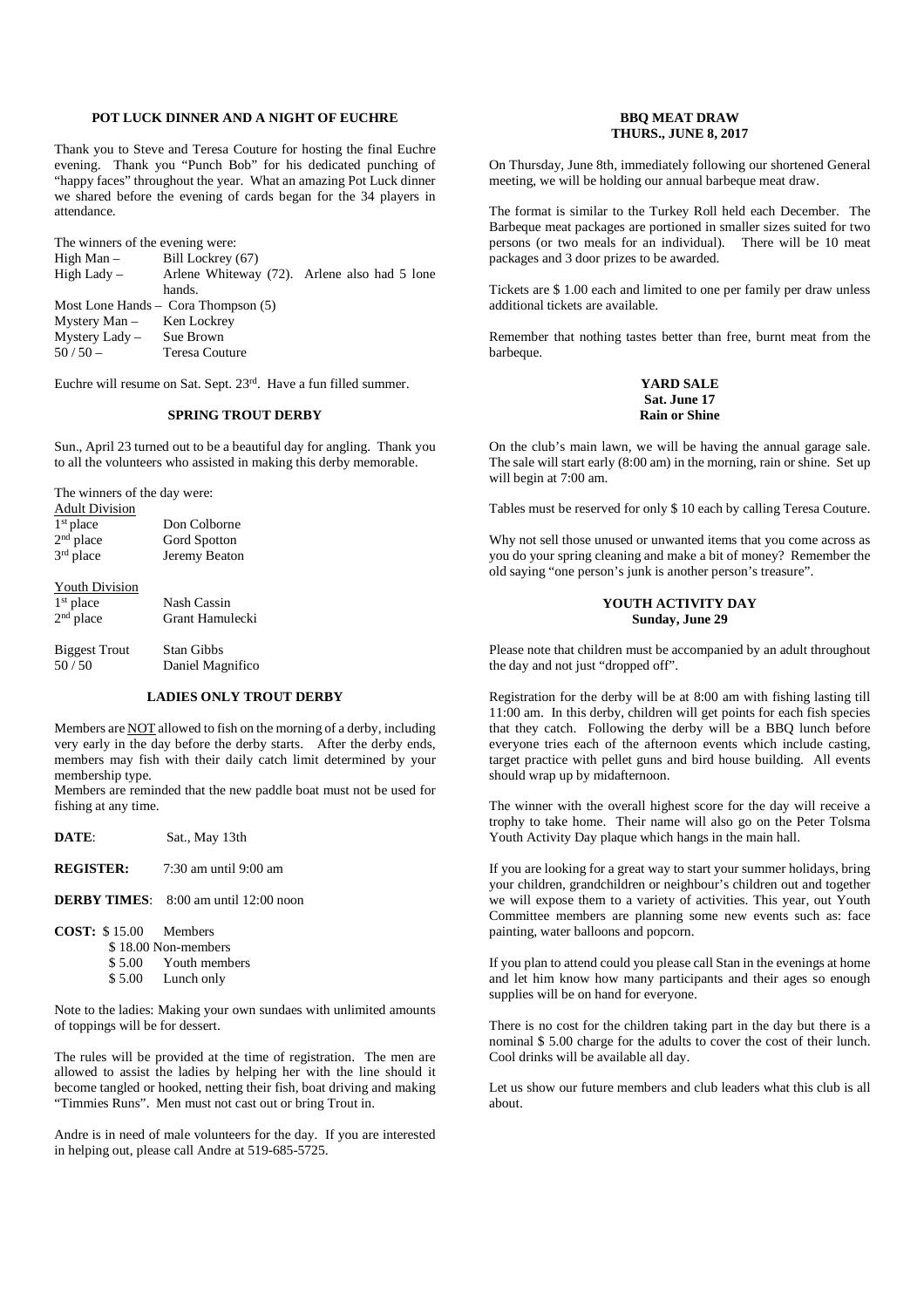#### **POACHING**

Poaching is a serious problem. Only club members wearing their valid membership cards, and their guests, are allowed to fish on the pond.

If you see anyone fishing with no visible membership card, ask to see proof of valid membership. Club members who do not display their valid membership card should expect to be told by the caretaker or any member to immediately stop fishing. Non-members caught fishing on club property could be charged with trespassing and poaching.

### **FISHING LEAGUE**

The Fishing League meets each Tuesday night from 5:00 pm till dusk. The list of target fish changes each week. The cost is \$ 2.00 per week with half of the proceeds going to the winner. You can join at any time as the scoring is cumulative and ends after the Fall Trout Derby.

### **FISHING ETIQUETTE**

Please do not crowd other anglers on the docks. Moving a few feet closer will not entice the fish to bite on your line instead of your neighbour's. Junior anglers find it quite intimidating to be crowded on the docks by an adult. Remember some anglers tend to need a larger area to cast. Fly fish in suitable areas and way from other anglers.

Each angler may use only one rod at a time. Culling your catch and the use of live bait is not permitted.

The turtles in the pond are quite large and somewhat aggressive. They have been known to take bites out of fish that are on a stringer. Be on the constant lookout for turtles while angling.

If you are fishing on the north dock, be aware that members with boats and canoes have the right-of-way. Please stop fishing or fish elsewhere while they are taking their boat in or out of the water.

All Trout can be cleaned at the steel cleaning table by the north dock. We ask that any fish wastes be tossed into the bushes where it will be considered as the "daily delicacy" by resident raccoons. Please rinse the table thoroughly with water when you are done cleaning your catch. The water at the cleaning station is pond water and should not be used for drinking.

If you are taking Black Crappie home for a meal, we ask that you take enough for only one meal. All Black Crappie larger than 9 inches are breed stock and must be returned to the water.

Observe your daily catch limits as determined by your membership type. Record your catch in the Log book located in the small vestibule on the east side patio area. This book will also give you an idea of what bait that trout currently find attractive in an effort to increase your chances of getting a big one to take home.

All trout caught must be kept, without exception. If you choose not to keep the trout, it may be given to another angler who is present at the club. You are still required to record your catch in the Log Book as part of your daily catch limit.

If you have any questions or comments, please speak with the Ponds committee or any Executive member.

### **CLUB MERCHANDISE**

NEW ITEMS – "Camouflaged" ball cap, embroidered with orange "WOFGPA" for only \$ 20.

The club has pens, lanyards, T-shirts, hoodies, sweatshirts, toques, patch crests and key chains available in stock. Lined jackets with an embroidered club crest and your name are available as custom orders only. Custom orders can be placed at any time.

Current selection includes larger sized hoodies and T-shirts (sizes up to 3XL).

Andre Koch can be reached at home by phone and is present at club meetings and functions.

### **HALL RENTALS**

Did you know that the WOFGPA hall can be rented for your next "special" occasion for a very reasonable price?

The hall has a maximum seating capacity of 80 persons, which makes it just the right size for a small wedding reception, bridal and baby showers, your next meeting, anniversary party, family reunions and get-togethers, Christmas party and birthdays. The hall offers full kitchen facilities, except dishwasher. Professional bar service is offered in the wet bar.

Members receive a discount on rentals which occur on Friday or Saturday evenings.

Please contact the club caretakers, Barb at 519-681-2370 to get the low rental rates and availability of the hall.

The club hall is not available for Stag and Doe party, "Engagement parties" and outdoor weddings.

#### **UPCOMING EVENTS**

As the date of each event gets closer, the details of the function, including the contact person, will be printed in the newsletter and posted on the Bulletin Boards at the club and on the club website, www.wofgpa.

If you are interested in participating in any of the club functions, please contact the committee chairperson who can answer any questions that you may have. Be an active member and not just a "name" on a committee.

The event calendar for  $2017 - 2018$  is available on the club website www.wofgpa.org

| Sat. May 6     | Pond Walk-around                              |
|----------------|-----------------------------------------------|
| Thurs. May 11  | General meeting                               |
| Sat. May 13    | Ladies Only Derby                             |
| Sun. May 14    | Mother's Day                                  |
| Thurs. May 25  | Youth Committee meeting and Executive meeting |
| Thurs. June 8  | General Meeting & BBQ Meat Draw               |
| Sat. June 17   | <b>Yard Sale</b>                              |
|                | Car Wash & BBO                                |
| Sun. June 18   | Father's Day                                  |
| Thurs. June 22 | Youth Committee & Executive meetings          |
| Sun. June 25   | Youth Activity Day                            |

Helping out is also a great way for the new members to meet others in a relaxed and friendly setting when they aren't fishing.